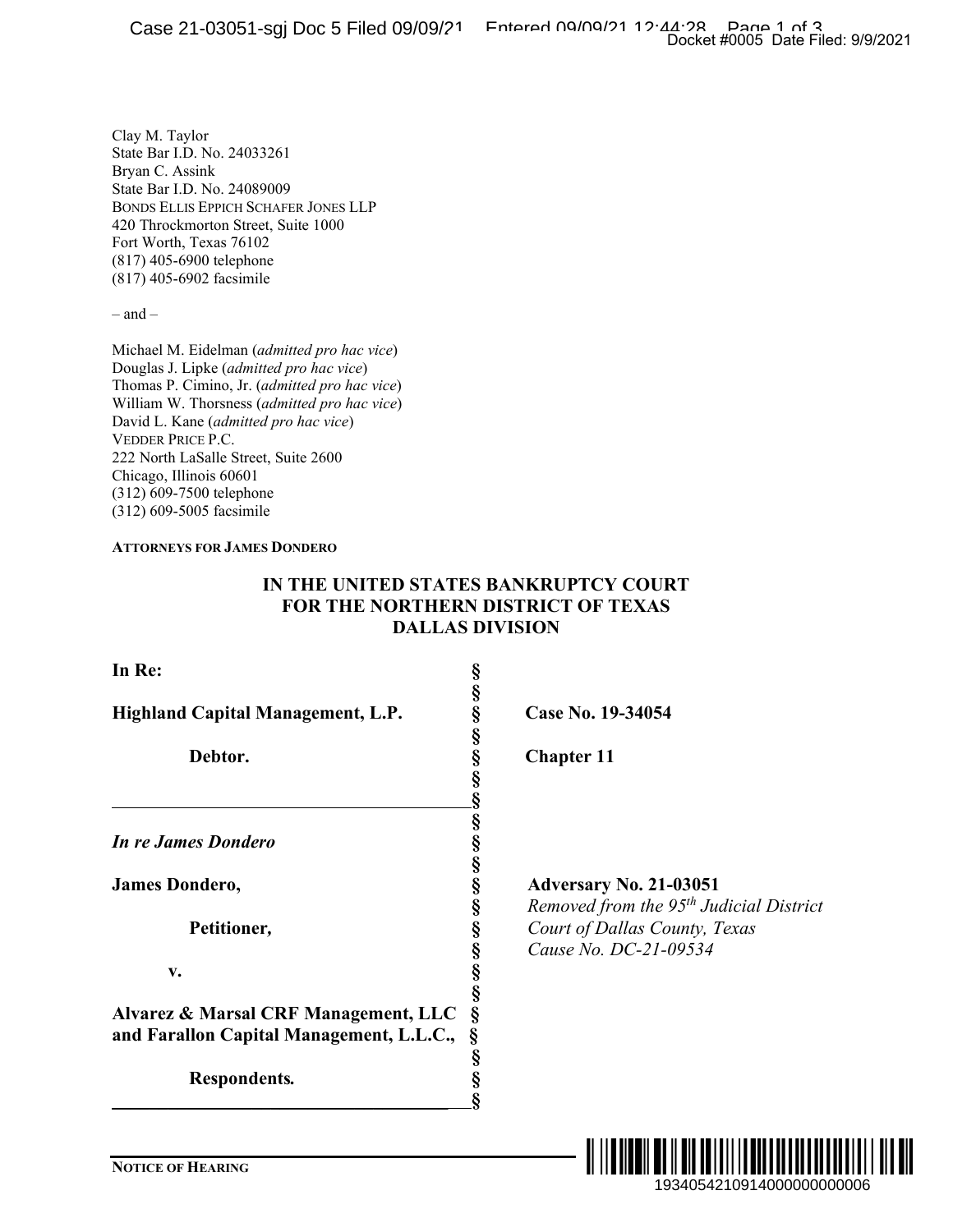#### **NOTICE OF HEARING**

**PLEASE TAKE NOTICE THAT** a hearing on *James Dondero's Motion to Remand* [Docket No. 4] (the "Motion to Remand") is scheduled for **Tuesday, October 12, 2021 at 1:30 p.m. (Central Time)**.

**PLEASE TAKE FURTHER NOTICE** that any objections or other responses to the Motion to Remand shall be filed no later than **October 5, 2021**.

**PLEASE TAKE FURTHER NOTICE** that any replies in support of the Motion to Remand shall be filed no later than **October 9, 2021**.

The hearing on the Motion to Remand will be held via WebEx videoconference before the Honorable Stacey G.C. Jernigan, United States Bankruptcy Judge. The WebEx video participation/attendance link for the hearing is: https://us-courts.webex.com/meet/jerniga.

WebEx Hearing Instructions for the Hearing may be obtained from: https://www.txnb.uscourts.gov/judges-info/hearing-dates/judgejernigans-hearing-dates and a copy of those instructions is attached to this Notice of Hearing.

Dated: September 9, 2021 Respectfully submitted,

*/s/ Bryan C. Assink* Clay M. Taylor State Bar I.D. No. 24033261 Bryan C. Assink State Bar I.D. No. 24089009 BONDS ELLIS EPPICH SCHAFER JONES LLP 420 Throckmorton Street, Suite 1000 Fort Worth, Texas 76102 (817) 405-6900 telephone (817) 405-6902 facsimile Email: clay.taylor@bondsellis.com Email: bryan.assink@bondsellis.com

- and -

Michael M. Eidelman (*admitted pro hac vice*) Douglas J. Lipke (*admitted pro hac vice*)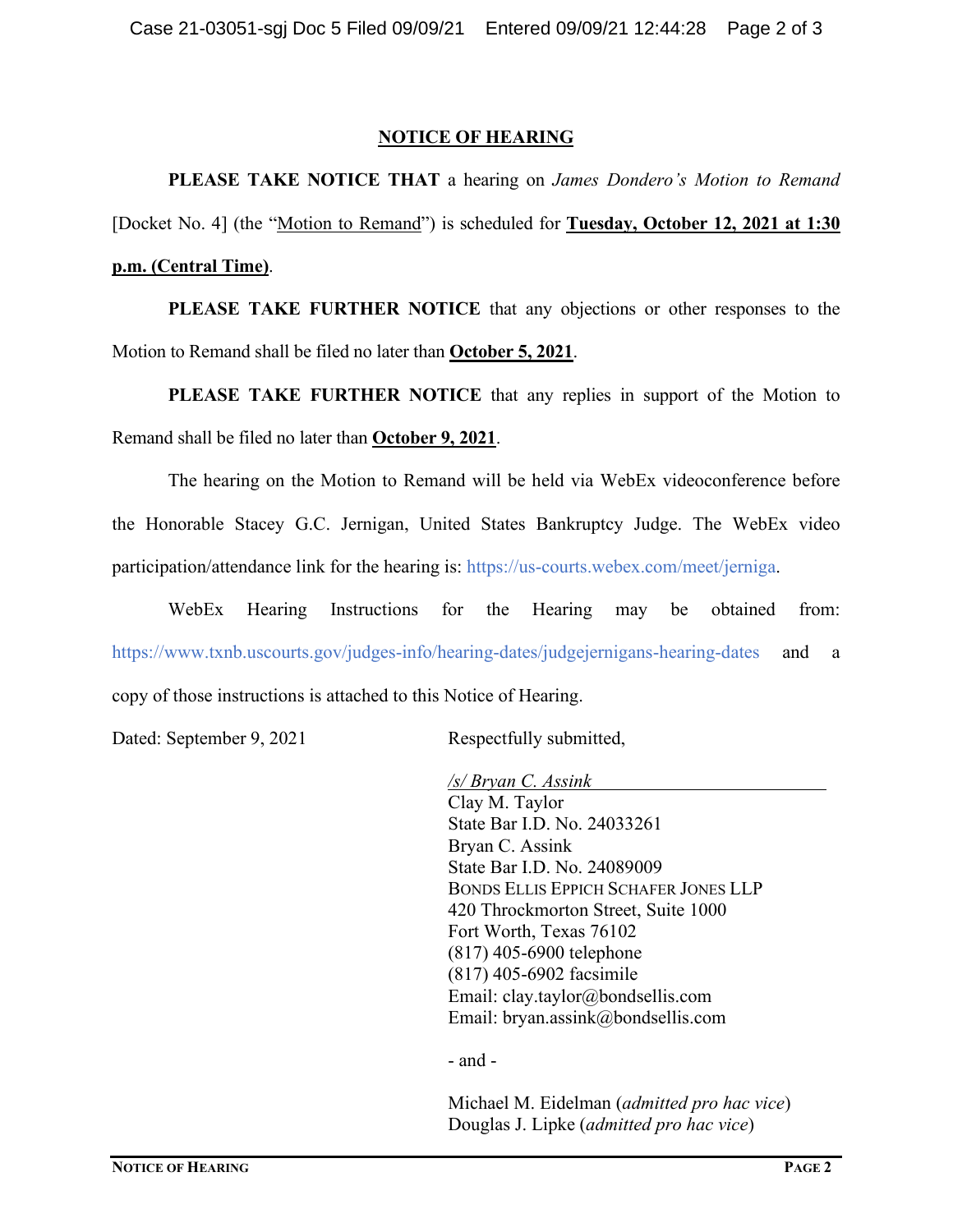Thomas P. Cimino, Jr. (*admitted pro hac vice*) William W. Thorsness (*admitted pro hac vice*) David L. Kane (*admitted pro hac vice*) VEDDER PRICE P.C. 222 North LaSalle Street, Suite 2600 Chicago, Illinois 60601 (312) 609-7500 telephone (312) 609-5005 facsimile Email: meidelman@vedderprice.com Email: dlipke@vedderprice.com Email: tcimino@vedderprice.com Email: wthorsness@vedderprice.com Email: dkane@vedderprice.com

#### **ATTORNEYS FOR JAMES DONDERO**

## **CERTIFICATE OF SERVICE**

I, the undersigned, hereby certify that, on September 9, 2021, a true and correct copy of the foregoing document was served via the Court's CM/ECF system on counsel for respondents Alvarez & Marsal CRF Management, LLC and Farallon Capital Management, L.L.C., and on all other parties requesting or consenting to such service in this case.

> */s/ Bryan C. Assink* Bryan C. Assink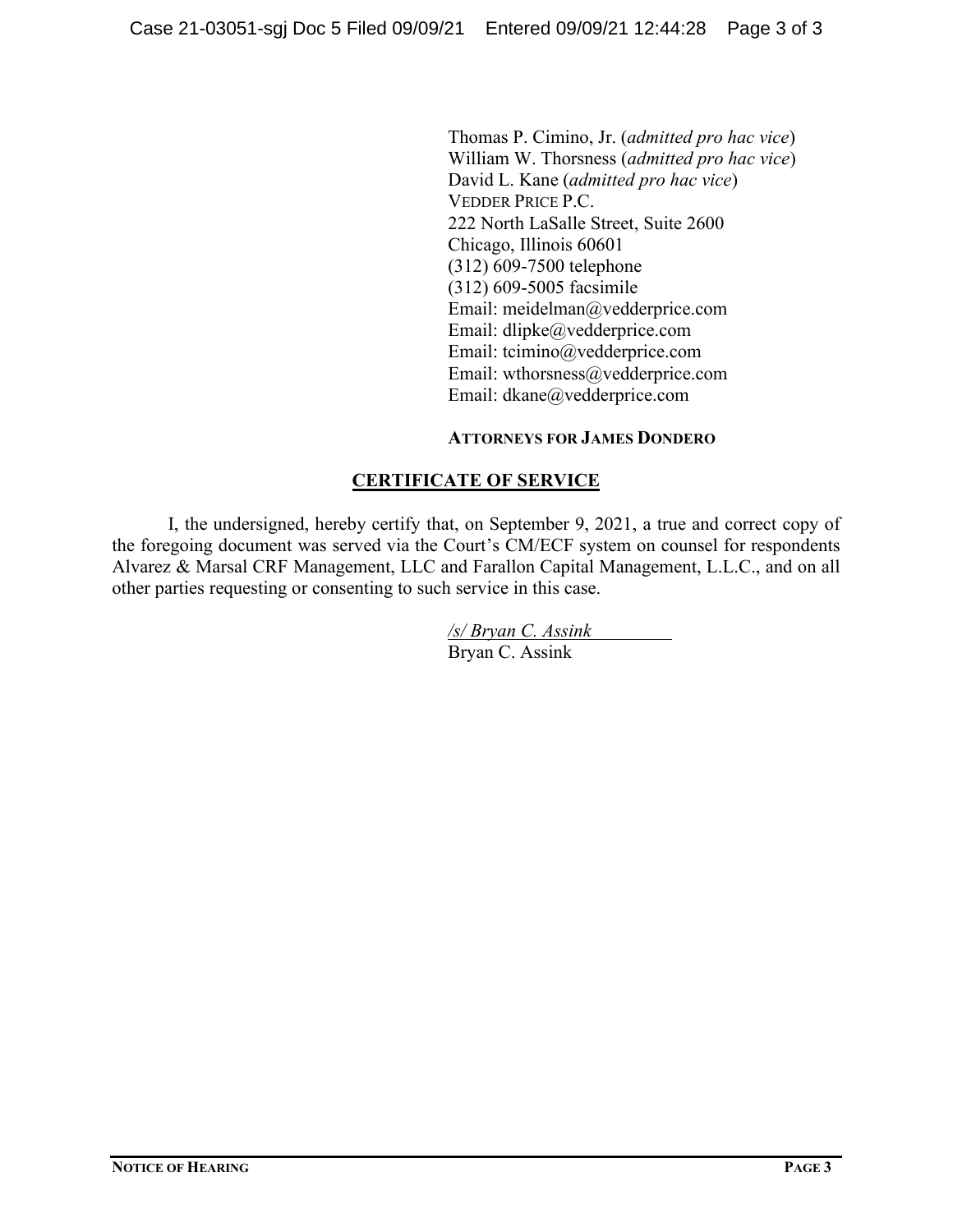Judge Stacey Jernigan's Courtroom <https://us-courts.webex.com/meet/jerniga>

Join by phone 1-650-479-3207 Call-in number (US/Canada) Access code: 479 393 582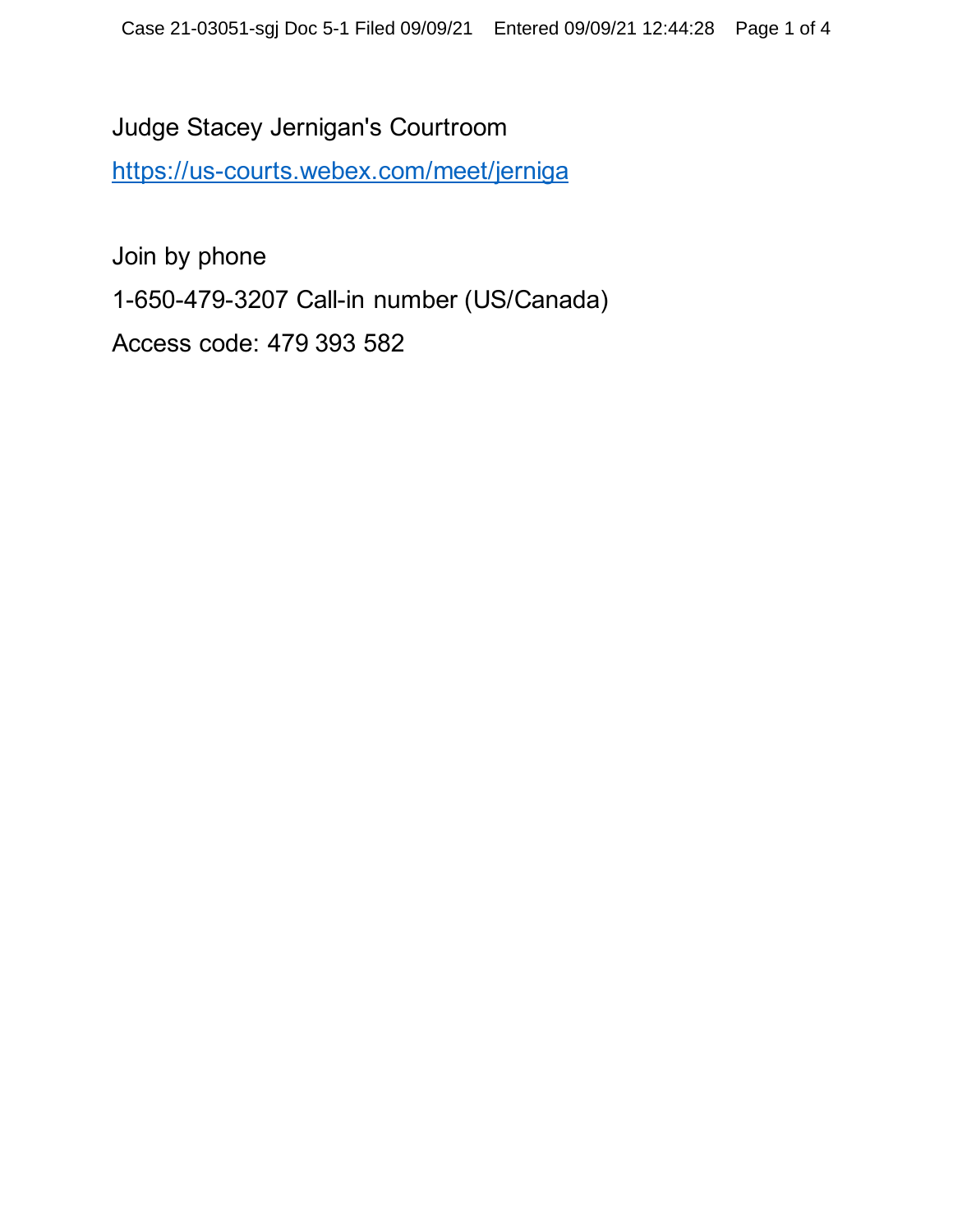Case 21-03051-sgj Doc 5-1 Filed 09/09/21 Entered 09/09/21 12:44:28 Page 2 of 4

#### **UNITED STATES BANKRUPTCY COURT NORTHERN DISTRICT OF TEXAS OFFICE OF THE CLERK**



**July 1, 2021**

## **CLERK'S NOTICE 21-05**

## **PARTICIPATING IN HEARINGS USING WEBEX**

For those participating in hearings using the Court's WebEx audio and video conferencing platform, please review the following information for helpful tips and instructions. WebEx Connection Information, providing applicable WebEx links and call-in numbersfor the Judges in the Dallas, Fort Worth, and Wichita Falls Divisions, is attached to this Notice for your reference.

#### **CONNECTION INSTRUCTIONS FOR PARTICIPATING IN A WEBEX VIRTUAL HEARING**

Please connect at least 10 minutes prior to the hearing time using one of the two options below. It is recommended that attorneys discuss the logistics of the WebEx appearance with their clients/witnesses at least 48 hours prior to the hearing.

#### **Option 1: Using the WebEx app on your smartphone, tablet, laptop, or desktop.**

It is strongly preferred that participants who wish to speak during a hearing use the WebEx application rather than using the "call-in" option described in Option 2.

Attorneys and/or witnesses who anticipate offering extensive testimony or legal argument, or conducting examination are required to utilize the video function. The Court may consider special requests for other appearance options on a case-by-case basis. Please contact the appropriate courtroom deputy for the presiding judge for further information.

Please connect using only one device. Using two or more devices may cause audio feedback issues.

If using a smartphone or tablet for video, it should be set in a stationary position. Holding a phone or tablet in your hand while speaking does not yield a good video for the Court or other participants.

**NOTE: If you are experiencing audio issues when using the WebEx application,** you may use the "Call Me" selection under "Audio Connection" to move just the audio portion of the WebEx conference to your telephone.

## **Option 2: Call-in via phone (audio only).**

The meeting number/access code and dial-in number can be found on the attached WebEx Connection Information. Please use \*6 or the mute function on your smartphone to mute your line.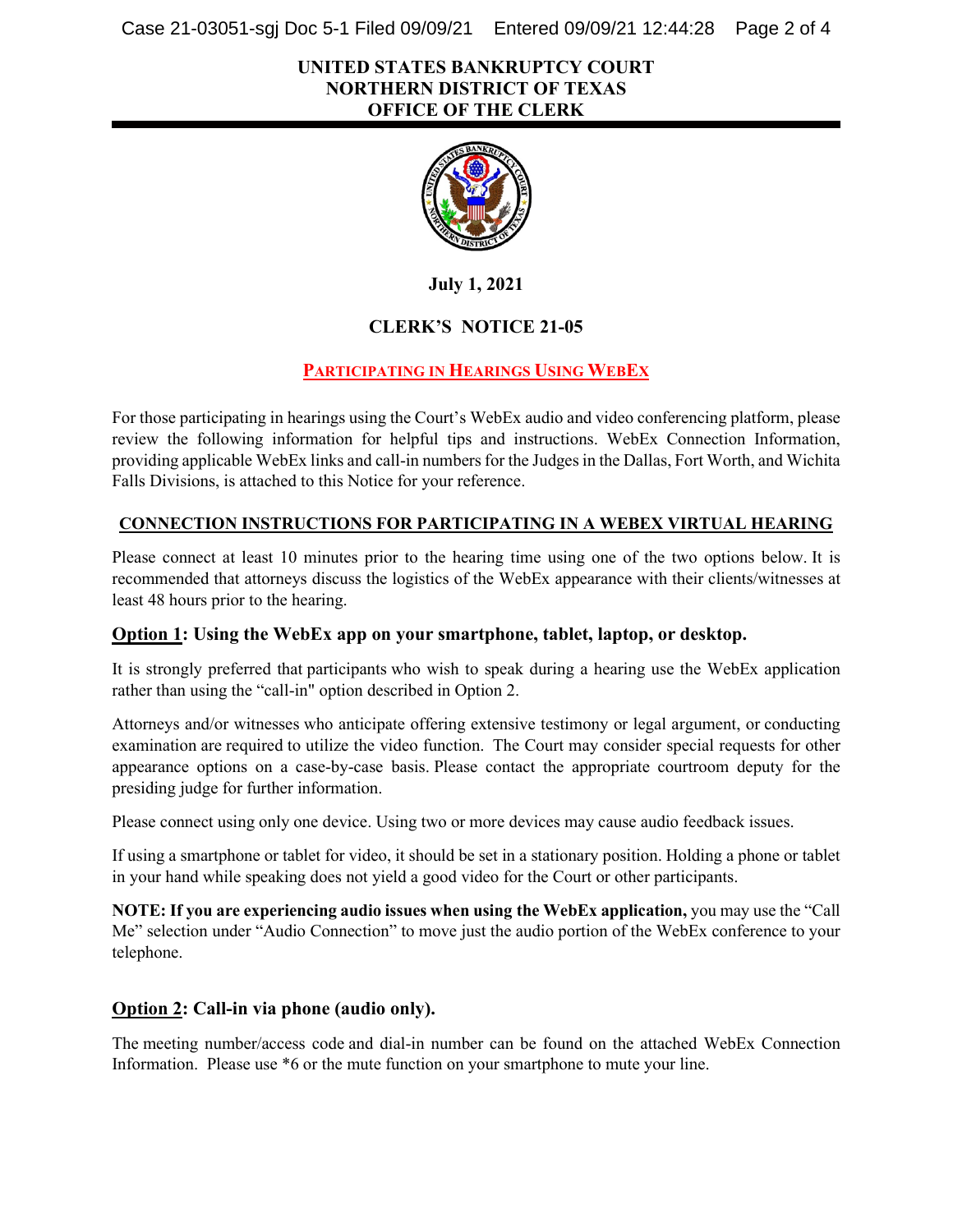#### **HELPFUL HINTS AND ETIQUETTE**

- Please use the mute function when you are not speaking. Please be aware that sometimes the Court mutes everyone when there is background noise.  When you want to speak, make sure you are not on mute. Callin users should dial \*6 to unmute your line.
- Remember to state your name for the record each time before speaking and speak slowly and clearly so the Court can get a good record. Also, use your proper name on your device or for your WebEx login when participating over video, so that the Court can more easily determine who is speaking.
- Use headphones whenever possible, especially if using a desktop PC with external speakers. We have found that newer iPhones provide the best visual and audio feed – better than most desktop computers. If you are on a personal computer, headphones or earbuds are required for those who need to speak during the hearing.
- During examination, attorneys and witnesses should use a separate camera and microphone when possible. To avoid feedback, parties using separate devices must not be in the same room. The Court may consider special requests on a case-by-case basis.
- WebEx participants may use the "share" button to easily share their screen or document with the Court or other WebEx participants.  Press "stop sharing" to remove the presentation from the meeting.
- When making an appearance from a vehicle, please park in a safe location with windows rolled up (to minimize background distraction and noise) and use a headset that is ear-to-phone (not the vehicle's handsfree speaker-phone option).
- Suggestions for participating in a WebEx hearing from home: If you are having connectivity problems, turn off devices that may be using bandwidth on your home network. Devices or applications such as Facetime, Roku, streaming media players, video games, or large downloads can negatively impact the audio and video quality of the WebEx meeting.
- Participants are reminded that they should wear attire suitable for court.
- Participants who wish to test their WebEx connection or the share screen functionality in advance of the hearing may arrange a "practice run" by contacting the appropriate courtroom deputy.

#### **EXHIBITS AND DEMONSTRATIVE AIDS**

Exhibits should be filed ahead of time by the date that they would normally be exchanged pursuant to our local rules using the "notice" or "list (witness/exhibit/generic)" event in ECF, with a true and correct copy of each designated exhibit filed as a separate, individual attachment, so that the Court and all participants have ready access to all designated exhibits. For voluminous exhibits, please consult the presiding judge's local exhibit requirements, as it may be necessary for you to provide the Court with an exhibit notebook or electronic file in advance of the hearing. For any witness who is to be called to testify remotely, the party calling the witness is responsible for supplying the witness or counsel, as appropriate, with paper copies of all designated exhibits prior to the hearing.

Demonstrative aids and PowerPoints should also be filed prior to the hearing, if possible. If not, WebEx has the ability to allow you to share your screen, or a particular document, with everyone in the hearing. If these documents are admitted as exhibits, they would then have to be filed after the hearing.